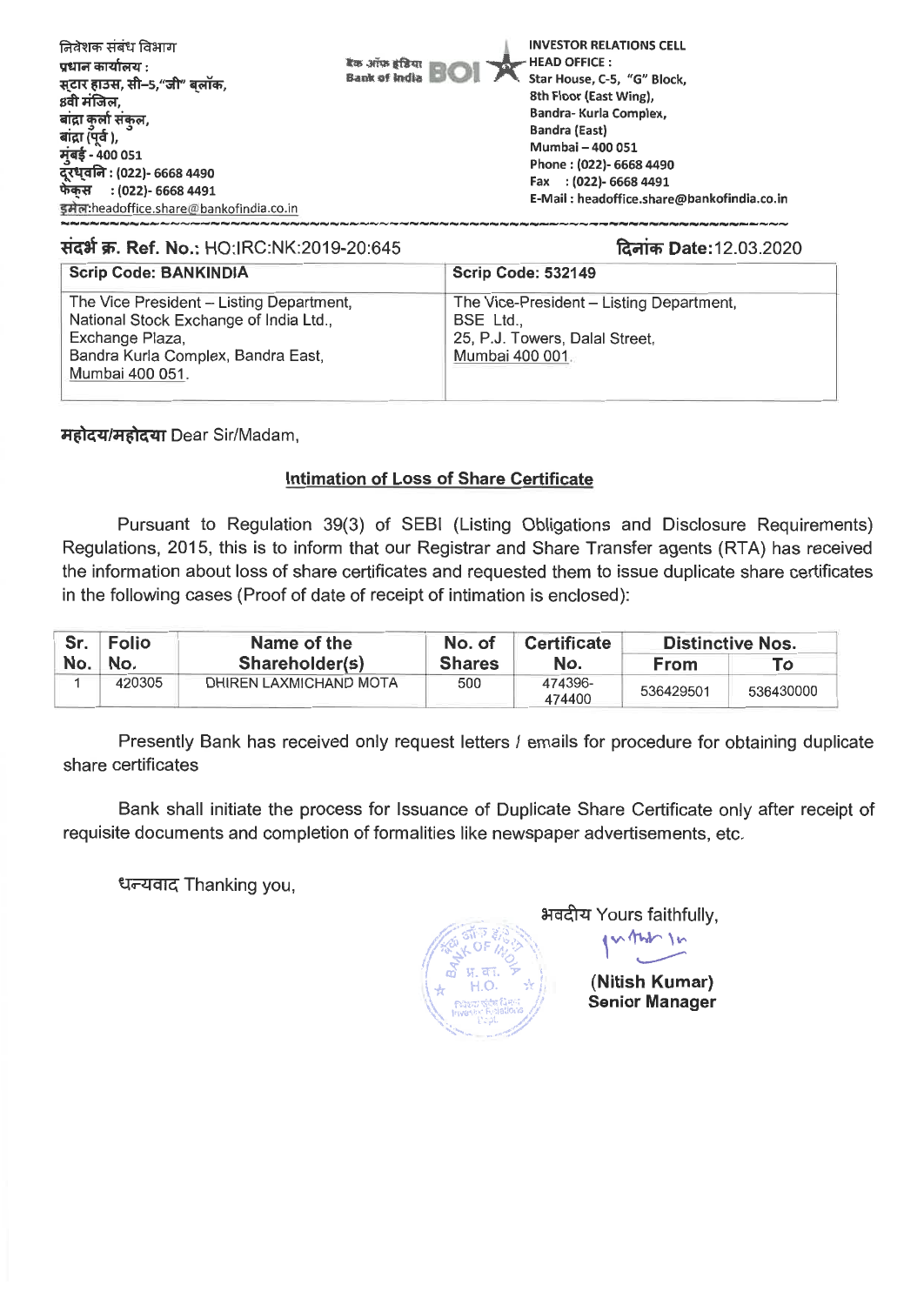**4** ►

Oi

[External]Duplicate Share Intimations Received On : 20200309  $\times$  DELETE  $\times$  REPLY  $\times$  REPLY ALL  $\rightarrow$  FORWARD



bssduplicate@bigshareonline.com Mon 09/03/2020 11:49

Mark as unread

To: Rajeev Bhatia; Investor Relations Department;

Cc: vijay@bigshareonline.com; jibu@bigshareonline.com; bhagwan@bigshareonline.com; Bssduplicate@Bigshareonline.Com <bssduplicate@bigshareonline.com>;

**U** 1 attachment

511562.pdf $\cdots$ 

Caution: This email originated from a source outside Bank of India

#### Dear Sir/Ma'am,

Please be informed that in terms of the provisions of the SEBI (LODR) Regulations, 2015, the Company is required to submit information regarding loss of share certificates and issue of duplicate certificates, to the stock exchange within two days of its getting information. Further, the said intimation has to be filed only through the mode of NEAPS filing for NSE and on listing.bseindia.com for BSE and not via hard copy submission.

Accordingly, we are sharing herewith the receipt of the following request for loss of share certificate of the Company by shareholders, to enable you to comply with the said regulatory requirement within the timelines prescribed.

| <b>Client Name</b>                      | Cert.<br>No | Dist. No<br>From | Dist. NO.<br>∶To | Folio<br>· No. | Quantity             | Name                                    |
|-----------------------------------------|-------------|------------------|------------------|----------------|----------------------|-----------------------------------------|
| <b>BANK OF INDIA -</b><br><b>EQUITY</b> | 474396      | 536429501        | 536429600        | 420305         | 100                  | <b>DHIREN LAXMICHAND</b><br><b>MOTA</b> |
| <b>BANK OF INDIA -</b><br><b>EQUITY</b> | 474397      | 536429601        | 536429700        | 420305         | 100                  | DHIREN LAXMICHAND<br><b>MOTA</b>        |
| <b>BANK OF INDIA -</b><br><b>EQUITY</b> | 474398      | 536429701        | 536429800        | 420305         | 100                  | <b>DHIREN LAXMICHAND</b><br><b>MOTA</b> |
| <b>BANK OF INDIA -</b><br>EQUITY -      | 474399      | 536429801        | 536429900        | 420305         | $\sim$ $\sim$<br>100 | <b>DHIREN LAXMICHAND</b><br><b>MOTA</b> |
| <b>BANK OF INDIA -</b><br><b>EQUITY</b> | 474400      | 536429901        | 536430000        | 420305         | 100                  | DHIREN LAXMICHAND<br><b>MOTA</b>        |

Should you have any queries in respect of the aforesaid instruction kindly revert back.

Regards,

Bigshare Services Pvt. Ltd.

v ======= ert:External Mail! Exercise caution while opening HRT /attachment

切り